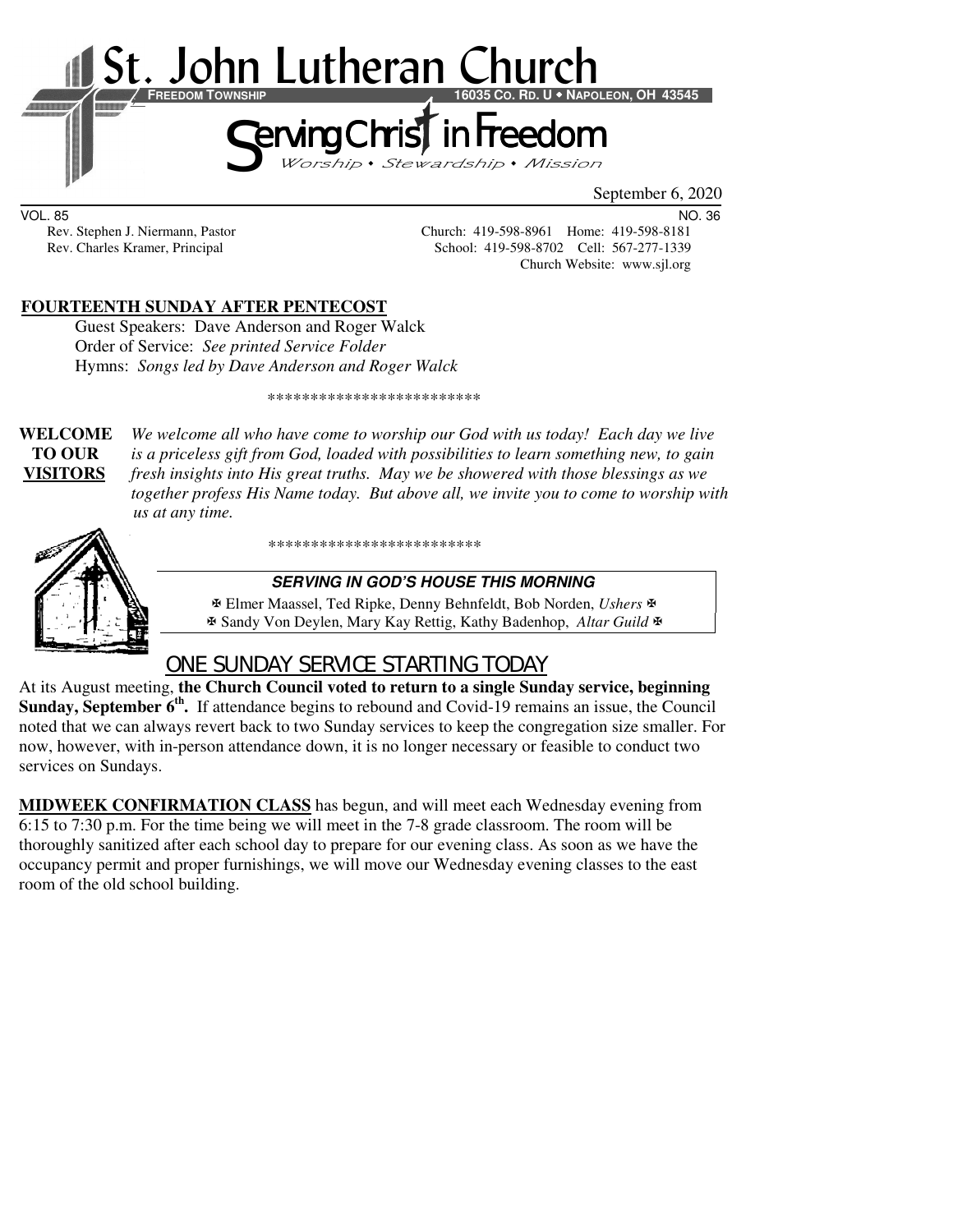| In God's House This Week |                | Online church calendar: www.DynaCal.com/sjl                     |  |  |
|--------------------------|----------------|-----------------------------------------------------------------|--|--|
| Date                     | Time           | <b>Activities</b>                                               |  |  |
| Today                    | 9:00AM         | <b>Communion Service</b> with special music by David Anderson   |  |  |
| Mon.                     |                | NO SCHOOL - Labor Day                                           |  |  |
| Tues.                    | 8:35 AM        | <b>School Chapel</b>                                            |  |  |
|                          | 7:00 PM        | <b>Church Council Meeting</b>                                   |  |  |
| Wed.                     | $6:15$ PM      | Jr. High Confirmation Class (until 7:30 PM)                     |  |  |
| Thurs.                   | <b>7:00 PM</b> | <b>Thursday Evening Worship</b>                                 |  |  |
| Sat.                     | All Day        | Hawks Pizza Community Day Fundraiser (see bulletin note)        |  |  |
| Sun.                     | 9:00AM         | <b>Worship Service</b> w/Communion following                    |  |  |
| $Mon. -$                 | 7:30 AM        | Morning Meditations, WONW 1280 AM                               |  |  |
| Sat.                     |                | Speaker: Rev. Lee Genter, Christ Our Savior Lutheran - Defiance |  |  |

### **FOR THOSE LISTENING FROM THE PARKING LOT**

**Pick up your bulletin and service by driving through the carport before worship** 

#### **You can give your offering to the deacon at the same time**

**Tune your FM radio to 87.7** 

**Drive-thru Communion after worship under carport** 

#### **PEW COLOR DESIGNATIONS FOR SOCIAL DISTANCING**

- Thursday evenings **RED** pews
- Sunday early service **RED** pews
- Sunday late service **BLUE** pews

#### **MATTERS FOR PRAYER** – Please keep these people in your prayers:

- Shut-Ins: *Norma Damman, Renetta Homan,* and *Lester Rabe*
- *Melba Elling,* and *Lorna Von Deylen*, at Genacross Lutheran Home
- *Evelyn Rohrs,* at Assisted Living Genacross Lutheran Home
- *Harold Behrmann,* at Fulton Manor, Wauseon
- *Donald Badenhop,* at Vancrest Nursing Care Facility, Holgate
- *Donald Landry,* residing at the Ohio Veteran's Home, Sandusky
- Armed Services: *Justin Atkinson, Jason Rohrs*, *Emily Schroeder, Connor Gerken, Seth Handy, Nathan Nemoyer, Jared Dishop*
- *Sue Hurst,* who is experiencing health concerns with the return of her cancer
- *Rev. Logan Scheiwe*, Assoc. Pastor at St. Paul, Napoleon, who is receiving immunotherapy treatment for stage four cancer
- *Ruth Moll*, who is recovering from recent open heart surgery
- *Brenda Elling,* recuperating from recent outpatient surgery
- *Kay Heilman,* who is recovering from recent surgery
- *Pat Maassel,* who had a scheduled surgery last week at St. Luke's Maumee
- *Andy Durham* and *Brooke Boulton,* who were married Sat., Sept. 5. May God bless their new life together! Congrats!

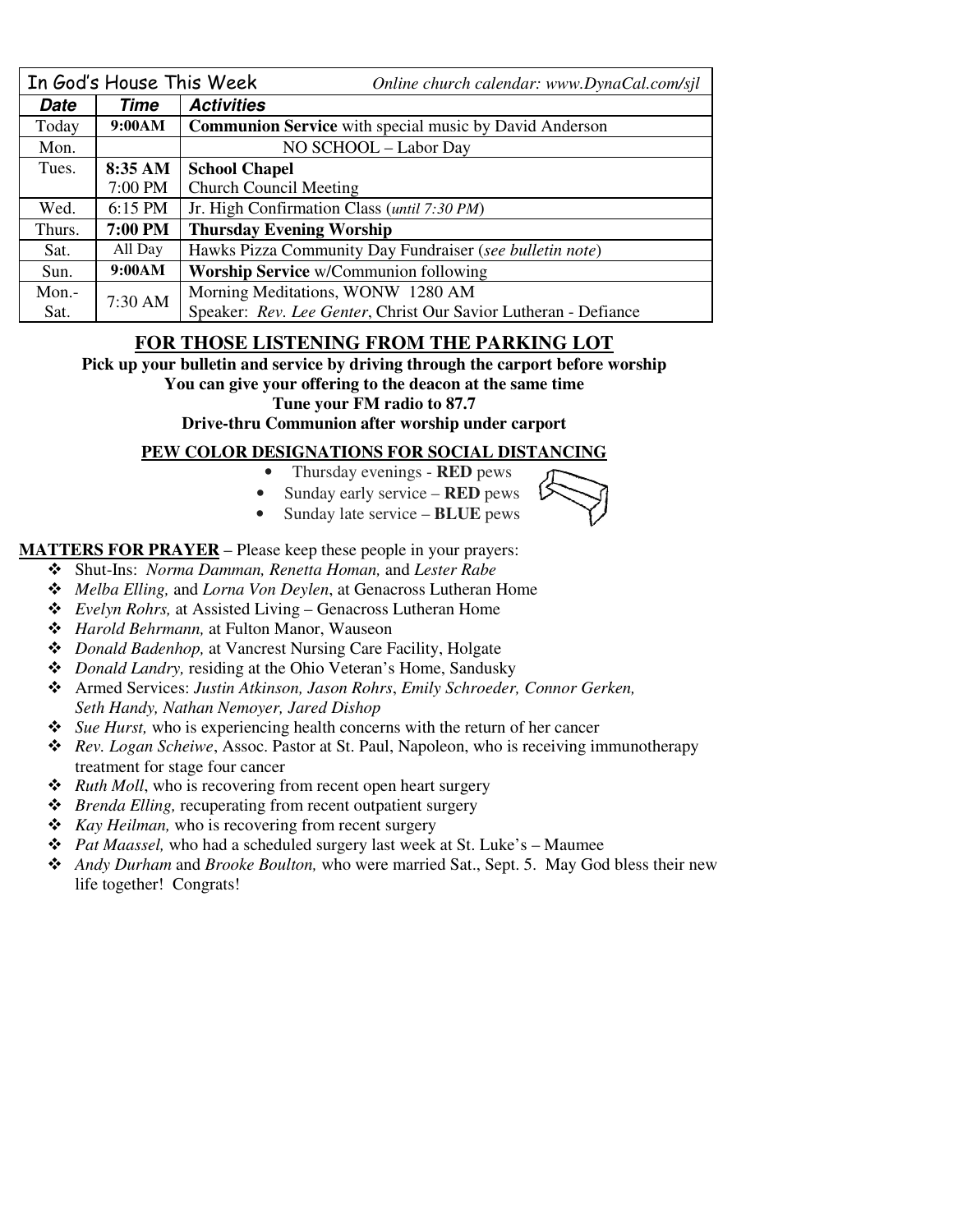# Welcome Dave Anderson & Roger Walck

ſ

Today we welcome back to St. John **Dave Anderson** and **Roger Walck**, who will lead us in a special service of music and message. Dave and Roger were here some years ago, and told us about a ministry founded by Dave and his wife called *Shepherd's Canyon Retreat,* an officially recognized ministry organization of the *Missouri Synod.* This ministry of retreat and restoration is designed to help pastors and other church workers and their spouses in times of conflict, crisis, depression and anxiety. The life of ministry, with its unique challenges and trials, negatively impacts many church workers and their families. It is a great blessing for them to have this ministry avail-

able for help and counseling and spiritual restoration.

• **A free-will offering is being received today in worship for** *Shepherd's Canyon Retreat.* You may leave your gift in the baskets at the sanctuary doors. God bless you for your support of this vital ministry and mission within our church body.



**ATTENDANCE CARDS**: They're baaaaack! Please start filling out the Rite of Fellowship cards again. With resuming one service, we are going to start tracking attendance again.

**RESUMING SUNDAY SCHOOL AND BIBLE CLASS** *–* Considerations are underway about restarting Sunday School and Sunday Bible Class as soon as we can safely do so. Please stay posted for more information.

| <b>FINANCIAL FACTS: Home Fund</b> |                                                    | Synod & Missions | <b>Building Fund</b> |
|-----------------------------------|----------------------------------------------------|------------------|----------------------|
| Weekly Need                       | \$9,792.78                                         | \$500.00         | \$961.54             |
| Rec'd 08/30/20                    | \$7.568.00                                         | \$175.00         | \$190.00             |
|                                   | <b>ATTENDANCE:</b> Thursday $-N/A$ ; Sunday $-199$ |                  |                      |

**OFFERINGS ON TUESDAYS**: The offering option on Tuesdays from 9-noon has been eliminated, due to the startup of the new school year. Visitors will only be allowed into the building by appointment. Masks required, temperature taken, per recommendation of the local health department. See below for the remaining options for offerings.

**A NOTE ABOUT OFFERINGS** – There is much for which to be thankful, even during this pandemic. In particular, we give thanks to God for everyone who has faithfully supported the ministry through this time with their continuing offerings. We are truly blessed! If you will not be returning to public services for a while yet, you can give your offering in one of these ways:

- For those listening to the FM parking lot broadcast, you may give your offering to the usher or deacon when they hand you your bulletin.
- Use the '**Give Now'** online giving page a link (the blue button) is on our website.
- Mail your offerings to the church.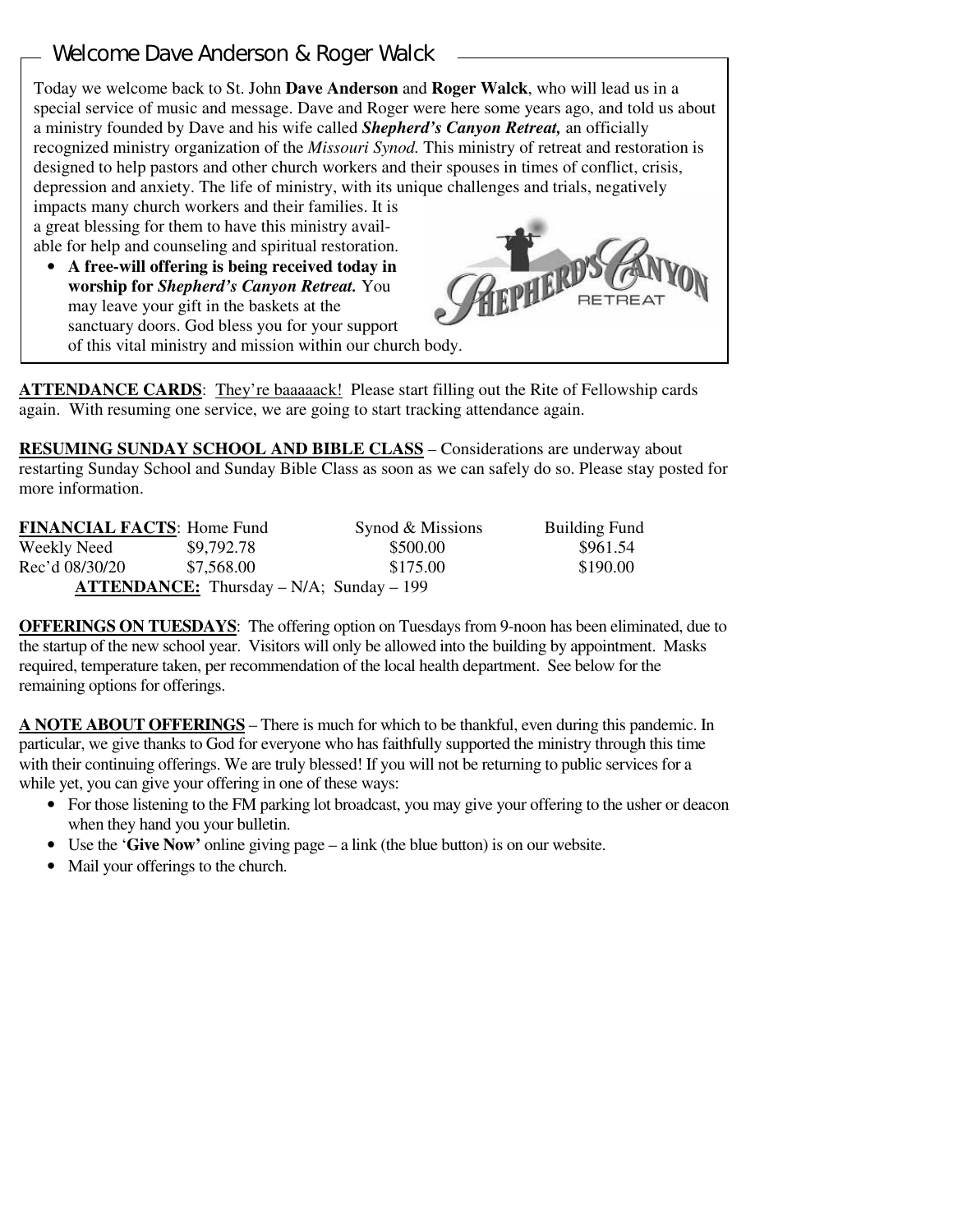**HOLY COMMUNION OPTIONS DURING COVID -** During this time of pandemic, we are making Holy Communion available in the following ways:

- **Thursday evening Communion services** prior to first and third Sundays
- **First and Third Sundays each month** in the Sanctuary, and drive-thru after each service
- **Second Sundays** after both services in the sanctuary

#### **Please note – Drive-thru Communion is on the first and third Sundays only for those who have participated in the Divine Service from the parking lot.**

**WOMEN OF FREEDOM MEETING & LWML QUARTERLIES**: The next Women of Freedom meeting will be held on Tues., Sept.  $15<sup>th</sup>$  at 7:00 PM. As we have not been able to meet for quite some time, please plan to bring your Mite boxes to the September meeting. The LWML Quarterlies are available on the narthex table. Be sure to pick up your copy today! All ladies of St. John are invited to come to our meetings. Hope to see you there!

**COVID-19 MEASURES –** The two most important things we can do to prevent the spread of viruses are: 1) social distancing, and 2) wearing a mask when entering and exiting the building, and when singing or speaking. Masks can be removed during longer periods of listening, such as Scripture readings, sermon, prayers, etc.

**FURNISHINGS FOR OLD SCHOOL RENOVATION EAST ROOM** - The church council discussed furnishings for the east room of the old school renovation project which is envisioned to be a versatile room available for meetings, conferences, classes, family events, etc. of up to approximately 50 people. To furnish the room, the council settled on purchasing *Lifetime™* brand tables and chairs because of their high quality and durability. We are planning to purchase the following:

- 8 six-foot banquet tables \$85 each
- 50 chairs \$25 each
- 2 60-inch TVs and wall mounts (for both rooms) \$500 each

If you would like to give a gift toward these purchases, we are prepared to begin receiving them. Gifts may be included with your regular offering (make a notation on your envelope), or deposited into the clear box marked "Old School Furnishings" located on the narthex table (special envelopes for your gift are available). Thank you for your gifts as we come down the homestretch on this project!



**'BREAD FROM HEAVEN'** – A note to St. John members needing food assistance – If you could use food assistance from our food pantry, please speak with *Pastor Niermann*. We are required by the *Northwestern Ohio Food Bank* to keep a record with your name, but pastor will keep your record separate and absolutely confidential.

Contributions can be made at any time. Monetary gifts can be given to the *Good Neighbor Fund* (note it on your offering envelope). Food donations for our pantry can be dropped off in the box by the Archives display cases. Any and all contributions are always greatly appreciated, and the families we serve are greatly appreciative of the generosity of St. John. Thank you so much!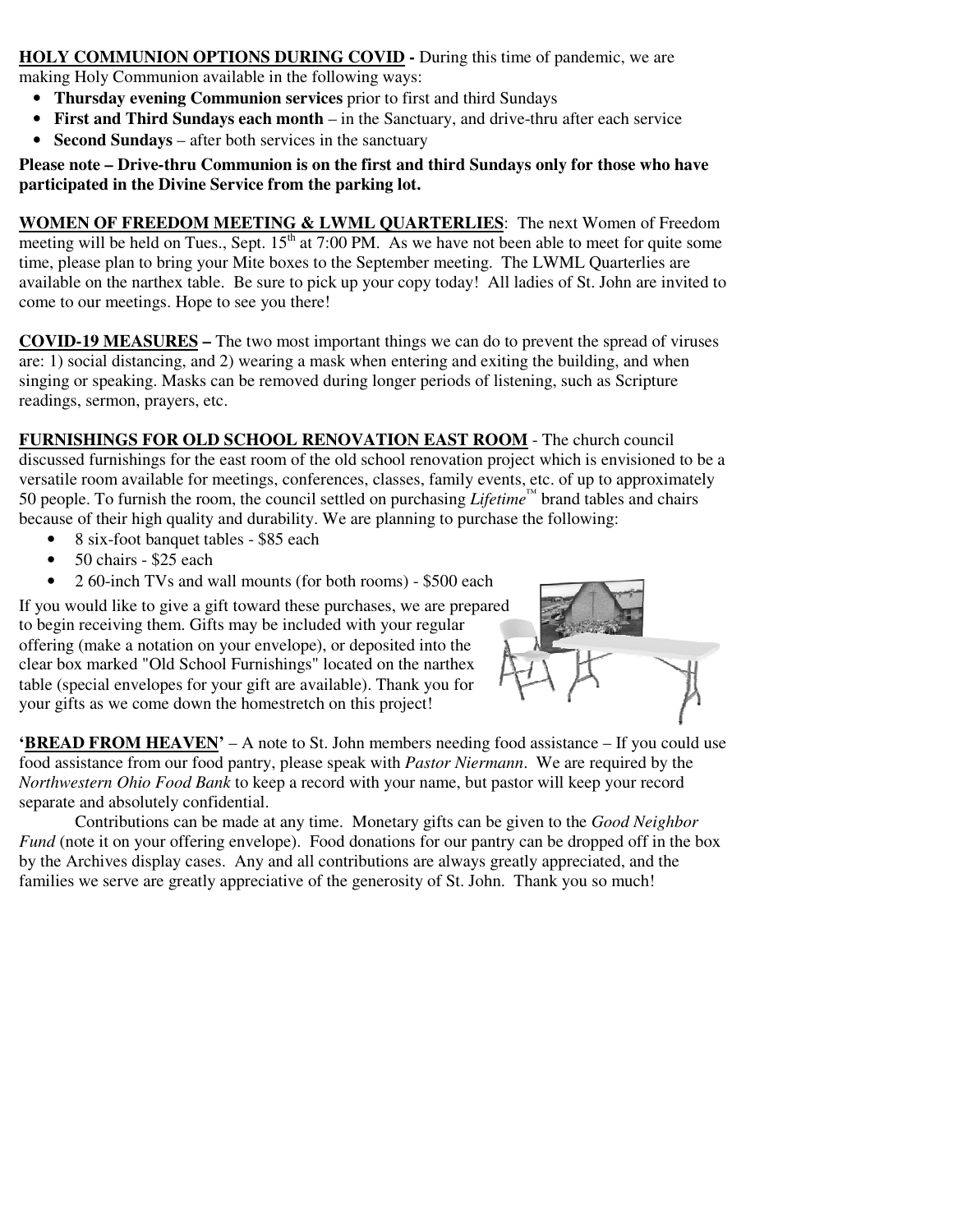

**SHARE THE BOUNTY OF SUMMER** – This morning a table has been set up under the carport where you can bring any spare produce from your garden and share it with others in the congregation. Bring whatever you can and take whatever you can use, and share the bounty of summer! The table will be set up each Sunday through mid-September or so.

**PRAYER CALENDAR NOTE:** Please be aware that if you would like your wedding anniversaries printed on the prayer calendars, you will have to post them each year. Just list them on the blank calendars posted on the bulletin board in the narthex throughout the year.

**PTL MEETING:** The first PTL Meeting will be held on Mon., Sept. 14<sup>th</sup> at 7:00 PM in the fellowship hall. This will be a business meeting to get organized for the school year. Please plan to attend and support the school!

**PTL OFFICER NOMINATIONS**: We are currently seeking nominations for PTL officers. Please consider getting involved with PTL by becoming an officer. This is just one way of supporting St. John School and bringing new ideas to the forefront for school activities and fundraisers.

**ATHLETIC BOOSTER MEMBERSHIP:** Membership is now being taken for the Athletic Booster Club. Prices are \$20.00 for a couple and \$10.00 for an individual. Make checks payable to St. John Boosters and send to school. Our programs here at St. John give our students a sense of sportsmanship, discipline, structure and self-confidence needed to go out into the world.

**3-YR PRESCHOOL OPENINGS**: The State of Ohio lifted the preschool limitation of 9 students per class. **As a result of that, St. John can now add a few more students to the 3-yr old class.** If interested, please contact the school office to register your child. Registration for Kindergarten to eighth grade is still available for this fall. If you know of someone interested in enrolling their child please call the school office at 419-598-8702.

**SAT., SEPT. 12<sup>TH</sup> – HAWKS PIZZA AND ST. JOHN SCHOOL:** On Sat., Sept. 12<sup>th</sup>, Hawks Pizza in Napoleon will be donating 10% of their total sales that day to St. John School. This is a community fundraising event they have chosen us to participate in with them. They have pizzas, subs, pasta, salads, tacos, etc. Call Hawks at 419-599-1946 to order by phone or go to hawkspizza.com. Thank you for supporting St. John School on the  $12<sup>th</sup>$ . Add'l orange flyers on narthex table!

**CHICKEN BBQ MEAL**: St. Paul Lutheran Church – Liberty Center is sponsoring a Chicken BBQ Meal on Sun., Sept.  $13<sup>th</sup>$  from 11:30am – 2:00pm. This will be "drive-thru only" at their church parking lot (8074 County Road T, Liberty Ctr). The cost is \$8. See flyer posted in narthex.

#### **K K K**

#### **FOOD FOR THOUGHT…**

**Ambition never gets you anywhere until you roll up your sleeves and get to work.** 

 *"Let the thief no longer steal, but rather let him labor, doing honest work with his own hands, so that he may have something to share with anyone in need." Eph 4:28*